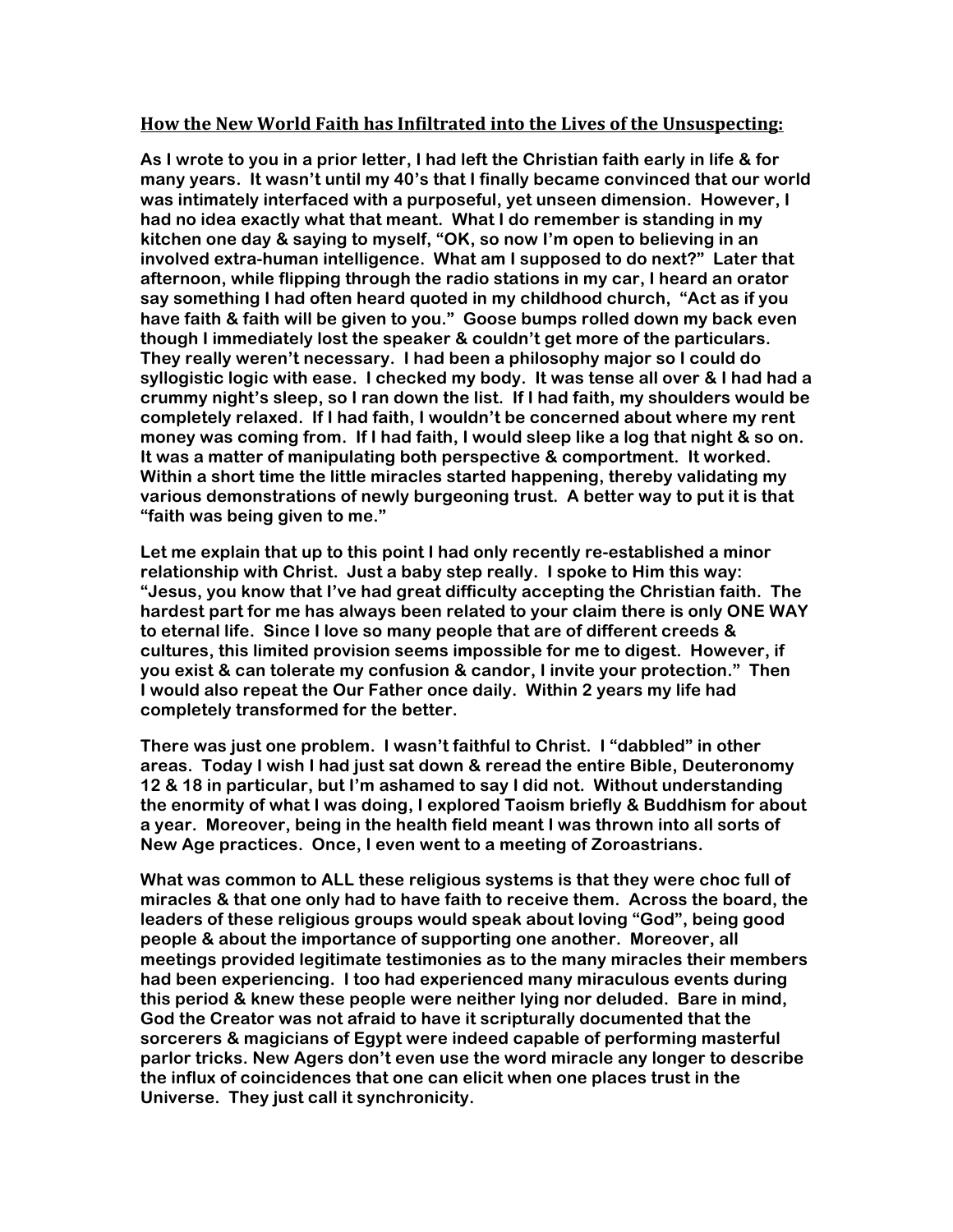**As many of you know, today I maintain an uncompromised allegiance with Yahweh, Jesus Christ of Nazareth. Unfortunately, however, I've been meeting many professed Christians who justify their chosen belief on the basis of the many miracles, or blessings, they experience. For these Christians miracles are primary evidence that they are God's chosen & that they are indeed saved. I try to explain that this is flimsy reasoning, that miracle seeking alone may be the broad way to destruction. Sadly, few listen.**

**These people invariably counter by stating they know their hearts are pure. What they usually mean by purity of heart is sincerity of heart. However, if sincerity were sufficient to place us on the narrow path why did God say, "My people perish for lack of knowledge"? Let me explain what I mean.**

**The foremost Biblical commandment is to love God with all heart, mind & soul. What is often forgotten is that the Messiah announced Himself as the Way, the TRUTH, & the Life. This is how He described His very essence. Without a sincere THIRST for TRUTH, how then can you claim to love God the Creator? Purity of heart in love will make you a good Buddhist, but it is not sufficient for Christianity. After all, Eve was pure in heart, in fact she was the most pure of all women. Nevertheless she chose the lie over Truth, did she not? Remember, Jesus told his disciples that he spoke in parables so that only a select few would understand & come to salvation. Why did he state such a thing? Was it not to separate those who were genuinely thirsty for Truth from all the other miracle seekers? If it's not the quest for Truth that motivates you to seek God, you may well have another Father.**

**Permit me to word this somewhat differently for clarification. What Eve chose in the Garden was NOT wholly evil. Remember, the tree of Knowledge was both GOOD & evil. Eve chose what today is embraced in all Eastern religions & especially in New Ageism. She chose the yin-yang, light-dark, truth-lie paradigm. This philosophical inclination currently pervades all our current cultural reasoning patterns. Certainly our churches have NOT been excluded. We have been systematically trained to believe that a mature character is politically broad & conciliatory. Truth has become relative. It is no longer light, but an interplay between light & dark. We strive to seek the middle way, the path of harmony & balance. Sound familiar?**

**Christian absolutism has become an embarrassment & perhaps rightly so. Unfortunately, much of the church's moral stature was lost once it was engaged politically as America's "Moral Majority". Let's be honest, since the church intensified its political involvement America has reached the pinnacle of greed & moral decay. I freely admit that mean-spirited evangelical behavior prevented me from wanting to associate with either the faith or its community of believers for many years. Since assuming its political voice, the institutional church has unwittingly transformed itself into a social pariah. The result is that the church community, partly due to the effects of power corruption & partly out of an effort to restore a degree of lost credibility, has slowly but surely bitten deeply into the apple of compromise. Suddenly Christian commentators have decided that there are "other ways" to acquire salvation & that global brotherhood trumps scriptural evidence.**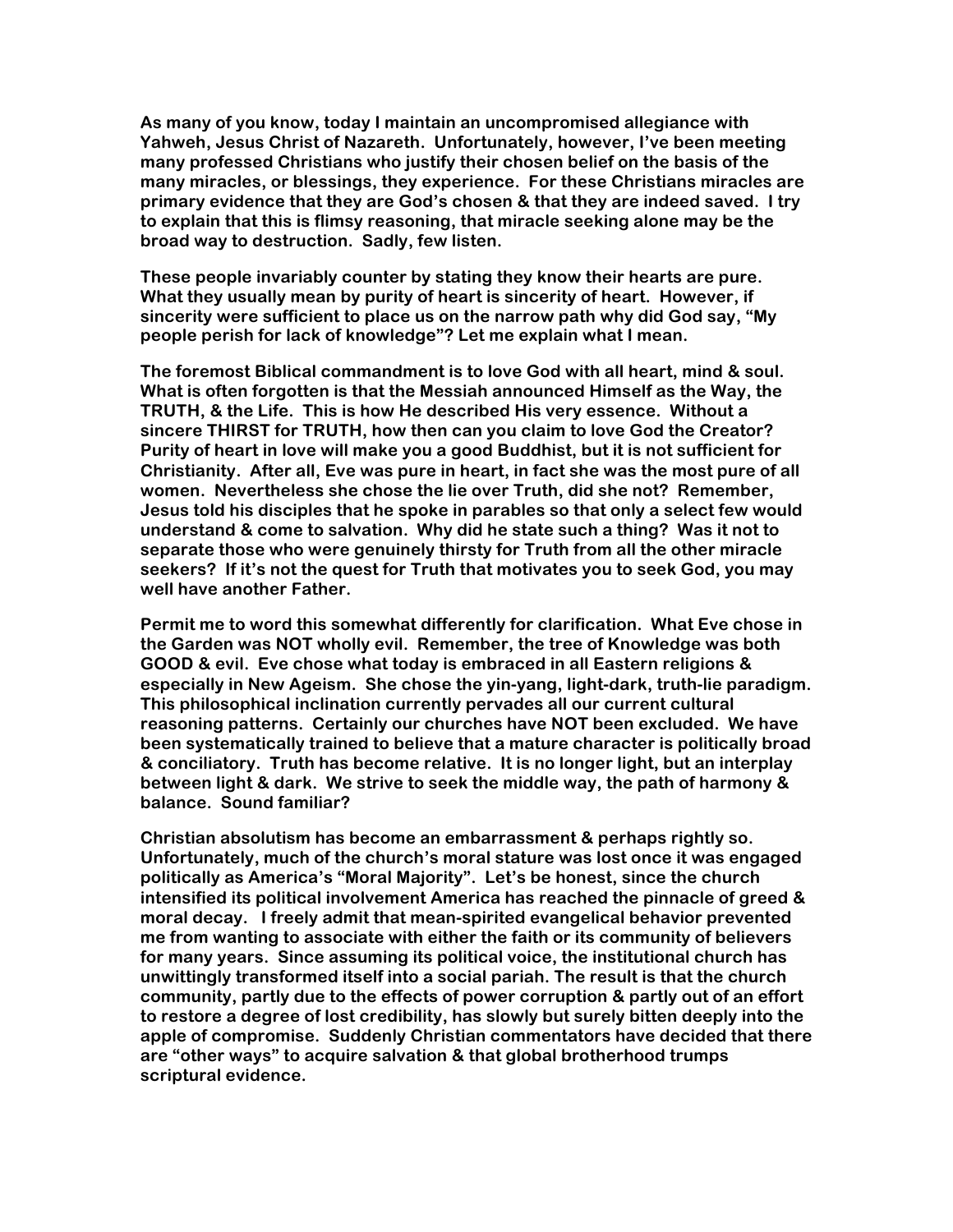**As for myself I often wonder how I've fared in my own walk. If I'm fortunate enough to stand before the Great White Throne what will be revealed? Will I learn that most of the miracles I received throughout my Christian years actually occurred because I maintained the narrow path in the Father's favor? Or did they occur merely because I was vulnerable to the flattering lies, seductions & delusions that were intended to throw me off course? I'm humble enough to understand it's doubtful that all the miracles I received came because I was always on that narrow path. I just hope most of them did.**

**So the big question each of us must answer is why make an allegiance with Christ at all if it's just to receive a better, more miracle-filled life? Obviously, there are other avenues to secure that aspiration. I know for most people being a Christian has to do with the promise of passing eternity in heaven. My nature being what it is, I was never enticed by that perk. The most critical thing for me has always been to stand on the side of what is right & good. I just wanted to be allied with the "good" God & for many years I couldn't reconcile goodness with the God of the Old Testament.**

**The first change of heart for me came when I finally reread the New Testament relatively late in life. I found the passages that follow especially meaningful, revealing a God of the tenderest mercies. I hope they cut through you in the same way they did me:**

**(Luke 9:56) "The Son of Man (Christ) is not come to destroy men's lives, but to save them."**

**(John 3:16-17) "For God so loved the world, that he gave his only begotten Son, that whosoever believeth in him should not perish, but have everlasting life. For God sent not his Son into the world to condemn the world; but that the world through him might be saved."**

**(John 13:5-9;12-15) After that he poureth water into a bason, & began to wash the disciples' feet, & to wipe them with the towel wherewith he was girded. Then cometh he to Simon Peter: & Peter saith unto him, "Lord, dost thou wash my feet?" Jesus answered & said unto him, "What I do thou knowest not now; but thou shalt know hereafter." Peter saith unto him, "Thou shalt never wash my feet." Jesus answered him, "If I wash thee not, thou hast no part with me." Simon Peter saith unto him, Lord, not my feet only, but also my hands & my head."….…..(Jesus) "Know ye what I have done to you? Ye call me Master & Lord & ye say well; for so I am. If I then, your Lord & Master have washed your feet: ye also ought to wash one another's feet. For I have given you an example, that ye should do as I have done to you."**

**(John13:33-35) "Little children" (bear in mind that Jesus at about the age of 32 is speaking to a group of big, burly men here) "yet a little while I am with you. Ye shall seek me: & as I said unto the Jews, Whither I go, ye cannot come: so now I say to you. A new commandment I give unto you, That ye love one another: as I have loved you, that ye also love one another. By this shall all men know that ye are my disciples, if ye have love one to another."**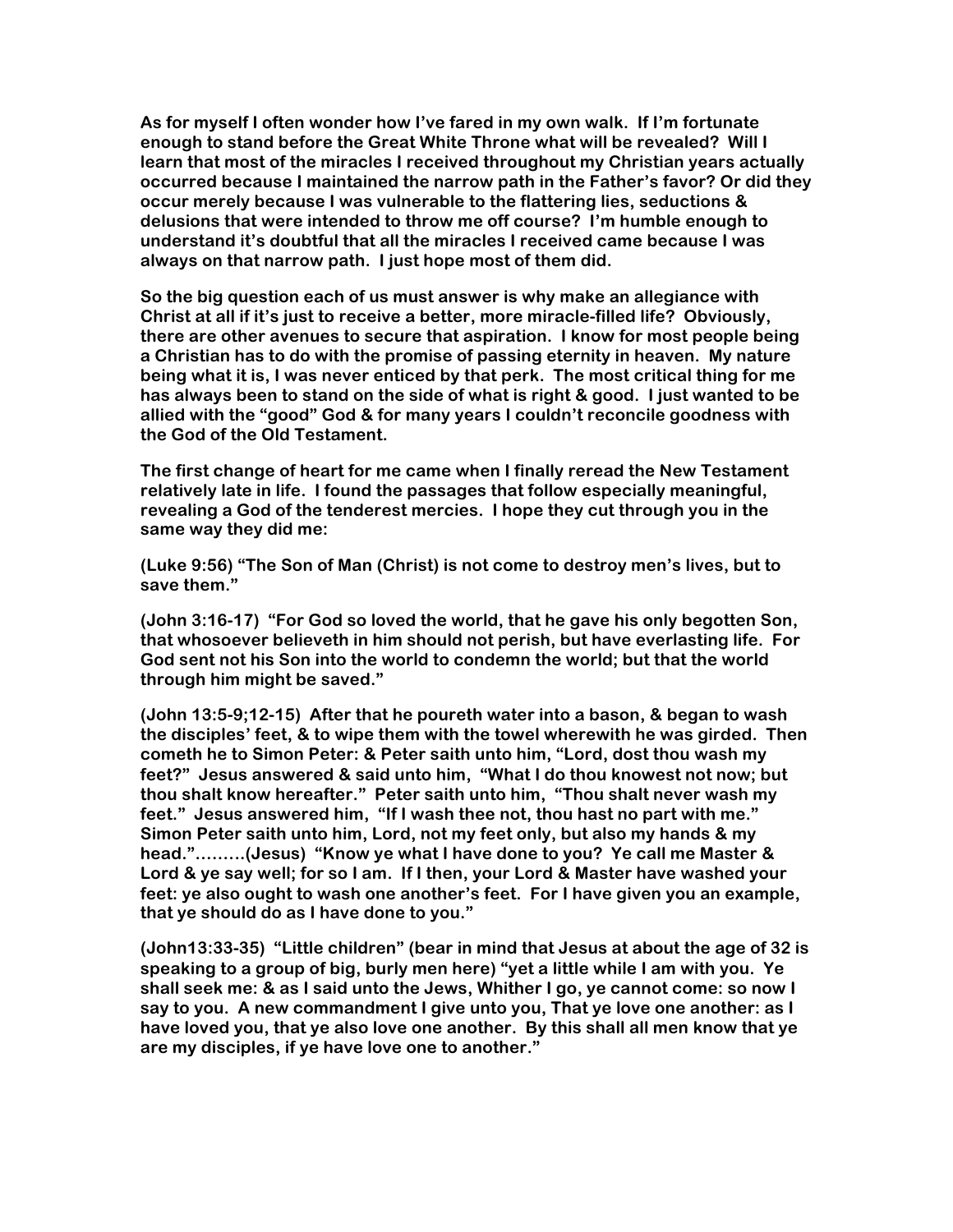**(John 15:13-15) "Greater love hath no man that this, that a man lay down his life for his friends……Henceforth I call you not servants…….but I have called you friends…….."** 

**I remember clearly that as I read these passages I was flooded with pure love & gratitude for this oh so burdened young man who came to the earth to save humbled sinners. This is where it began for me. It didn't even matter whether he won the Ultimate Battle, just that he cared enough to do this magnificent thing for us—to offer Himself a living sacrifice. Certainly this was no hireling. Only the Creator Himself, the Ancient of Ancients, would be willing to give so completely for His creation. No god or prophet from any other faith could come close to this strength of character & depth of compassion. I literally fell in love.**

**Today I have other realizations under my belt that keep me in position. There's an important one I need to share with you. It happens to be an understanding only recently acquired, but relevant to all Christians. Please continue to read.**

**Without going into too many particulars, I will tell you that I was raised in a Pentacostal church that by today's standards was quite conservative. Maybe one or two people would sputter a line of praise in an unknown language during prayer, but little more than that. After rereading the Bible in 2008 I sought out a local church. Predictably, I sought for what I thought I understood, a tongue speaking congregation. However, things had certainly transformed during my 35-year absence. I learned that just about EVERYBODY in the current charismatic church has the ability to speak in tongues (known as glossolalia). Moreover, they speak exclusively in languages I had never heard before & throughout lengthy periods of prayer. Invariably the prayer meetings culminate with many people falling down in the aisles, claiming to be 'slain in the spirit'. Ministers typically encourage congregates to speak their tongues throughout the course of their daily lives in order to tap into the Lord's highest power. They also teach that to be guided by the Spirit of God is to walk in God's favor. This much is scripturally correct. Power & guidance were both Biblically promised attributes of the Spiritual anointing. So what could go wrong? Friends, for every good thing there's a counterfeit, a subverted facsimile. Let me tell you what happened to me.**

**After spending about a year in the charismatic environment, I too received "the gift". In reality some part of me always felt like a sheep going to the slaughter. I attended services regularly in spite of the fact that I thought many of the ministering speakers & so called prophets often slipped into delusional fantasy. (Not surprisingly, I later learned that one of these questionable prophets just happened to have had a history in the black arts. see footnote 1) The prosperity messages sounded like nails on a chalkboard. One minister declared weekly that he could be depended upon to "tell it like it is", only I never could figure out exactly what it was he was trying to say. The adrenaline pumping, albeit unbiblical, proclamation that all congregates were eligible & deserving to enter Canaan was a regular sales pitch. Meanwhile rigorous scriptural teaching was nowhere to be found. Predictably, in time one of the church leaders got caught with his hand in the till. No one spoke about it, but half the congregation walked out. Few of those that remained even realized anything unusual had occurred, suggesting secretive collusion was expertly enforced. While I didn't leave at that**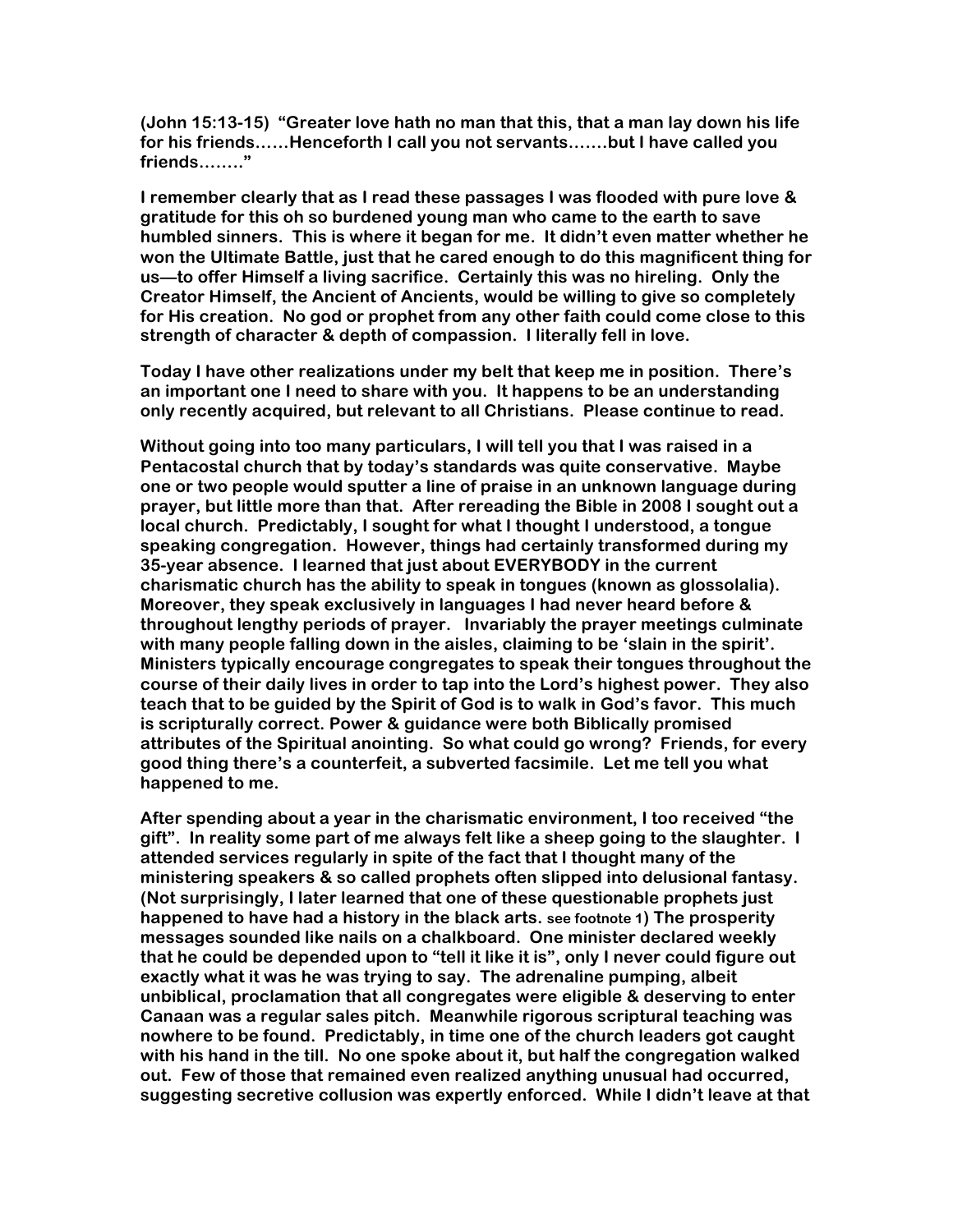**point, I did stop attending Sunday morning service. It was painfully obvious that the sermons had degenerated into thinly veiled arguments intended to justify wrong behavior. ("Sometimes the Holy Spirit will ask you to do things that may outwardly look like sin, but in reality……blah, blah, blah") Several of us remained for a while hoping to pray the leadership into repentance. Yeah, right.**

**Of course you must be asking why I was drawn into this environment in the first place & why I stayed even in defiance of my best judgment. I won't go into all the reasons, but I will provide you with a couple of relevant ones. The initial attraction was of course the miracles. Remarkably, the bishop would regularly say things that were just for me. I had overwhelming supernatural justification for believing I had been led there. It gives me chills to admit this but I still believe I had been led there. Secondly, I was embraced by the warmest, most generous, most colorful group of people I had ever met who wanted me to be part of their "family". see footnote 2**

**It was in August of 2012 that God's anvil finally dropped on top of my head. I woke up one morning feeling as though I were suffocating. I suddenly realized that I was surrounded by lies &, worse, deliberate liars. I was panicked. Something was terribly wrong! If I genuinely had God's Spirit guiding my life I should have been on the path to All Truth. Yet I was spending much of my time arguing with otherwise intelligent people who defended the most obvious of untruths, many of which were spoken directly from the pulpit. I suddenly realized I was almost always the most honest person in the room. That couldn't be right. I had been depending upon THEM for direction & guidance. How did this happen? How did I end up losing my way? Then I remembered my tongues. They needed to be tested immediately, so I made the following command: "Until & unless you can declare that Jesus Christ of Nazareth is the Son of God the Creator & is Lord over all you may not speak through my mouth." The spirit went mute. Now I really knew I was in trouble.**

**I left the charismatic church without hesitation that day. Since then I've learned that many people like myself have been seeking deliverance from the demonic tongues they too acquired in similar environments. In the last 6 months I've devoted myself to reading the King James Bible through repeatedly. So far it's been five times. I realize this may sound excessive, but I'm determined to not lose my way again. Christ's parable having to do with being grounded in the Word is recorded in all four books of the gospel. It's THAT important.** 

**At this juncture I would like to provide you with an HONEST examination of the first Pentacost so you can see that it had little to do with the current phenomenon. The first Pentacost anointing provided early Christians with the ability to speak in languages that were native to the various peoples they were commissioned to proselytize. The receiving of tongues for this first generation of saints was necessary & functional. If these particular Christians had not received the miraculous capacity to communicate the gospel rapidly throughout the nations, Christianity would have been contained & snuffed out in its infancy. The gift of tongues not only made it possible to transmit the good news before the enemy had opportunity to regroup in opposition, it also demonstrated God's miraculous power to prospective converts. Paul claimed to have spoken in tongues more than anybody. Could this have had something to do with the fact**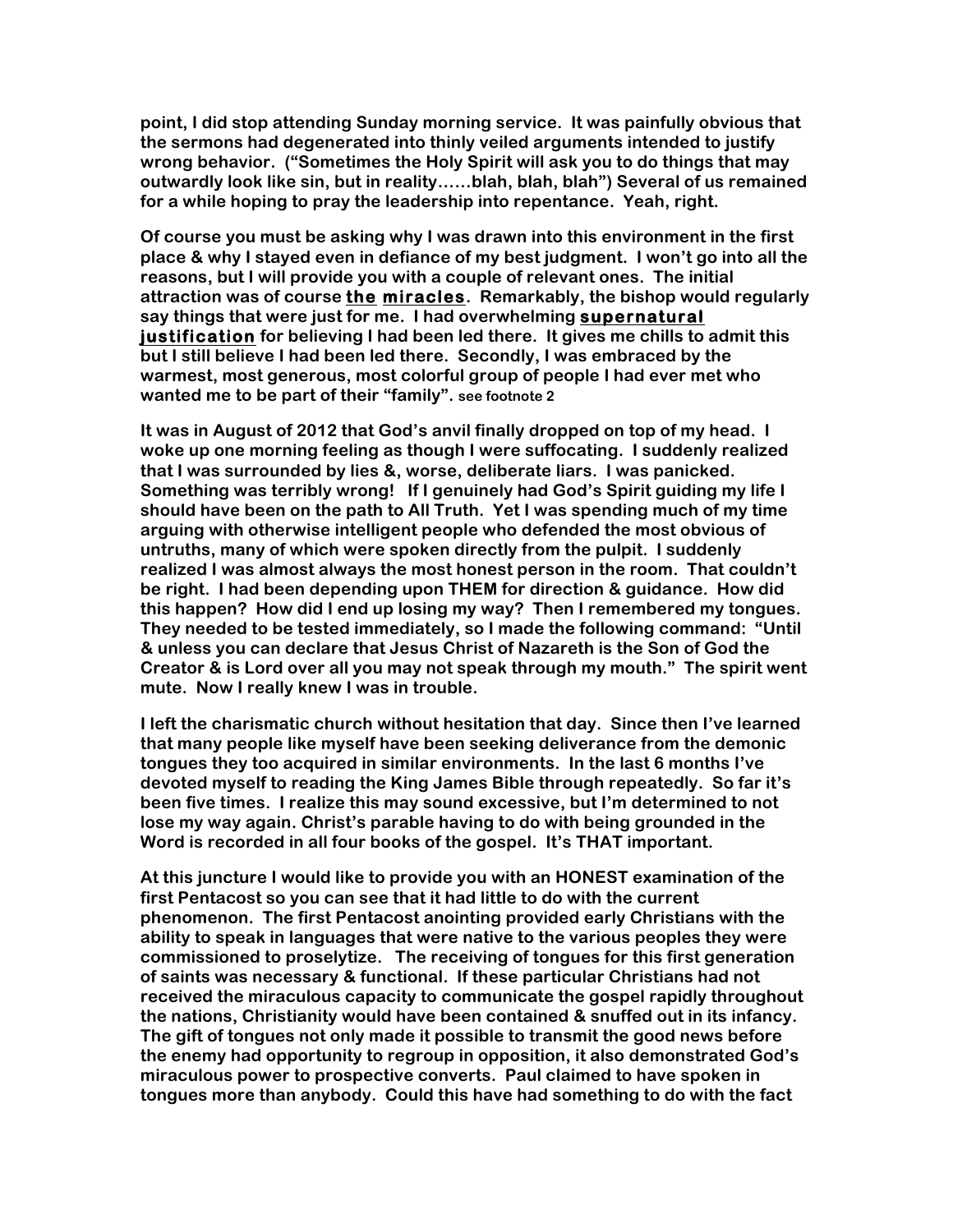**that he was highly involved in spreading Christ's gospel to nations speaking a diversity of languages & dialects? Moreover, the first anointing came upon a body of believers that were of one accord. They went as far as to have sold all their properties in order to establish a collective so that "there were no poor among them". Let's be honest, this describes a level of generosity & unification unseen in our contemporary culture where creative individuality & private ownership are prized well above spiritual unity. Lastly, Jesus himself told the disciples that the Holy Spirit would lead them into ALL TRUTH. Clearly if today's churches were genuinely guided by the Holy Spirit they would be united by a single gospel rather than by the zeitgeist of political toleration & compromise. Let's face it, only the most passionate of truth seekers are destined to invite the genuine Spirit of God into their bodily temples. Few & far between, it's not reasonable to expect to find these people amassed into large communities. "Narrow is the path & few are those who find it."**

**In closing, I ask you to seriously heed the cautionary words of John the apostle:**

**(1 John) Beloved, believe not every spirit, but try the spirits whether they are of God: because many false prophets are gone out into the world."** 

**If you're suddenly realizing that your whole life may have been constructed upon a foundation of delusion, my best advice is this—get over the denial FAST, put a metal rod up your back & ask God for a re-write. Pray incessantly to be led to ALL TRUTH. Then hold on tight for the deluge to come, remembering always, "for all things work together for good to those that (genuinely) love God". Above all, read the scriptures from Genesis through to Revelation again & again & again….**

## **Footnotes:**

**1. I can make no judgment as to the sincerity of this individual's heart towards God. However, it's unfortunate but true that a growing number of so-named church prophets are selected from today's abundant pool of converted occult psychics. I urge extreme caution in embracing their words of wisdom & absolute avoidance in their laying on of hands during prayer.** 

**2. Watch out. If you, like me, believe that we have entered the last days then you must also believe that not everyone engaged in this charade is unwitting. Remember, flatteries & false "I love you" hugs can be as addictive as heroine.**

**(Psalm 83:12-18) …Who said, Let us take to ourselves the houses of God in possession. O my God, make them like a wheel; as the stubble before the wind. As the fire burneth a wood, & as the flame setteth the mountains on fire; So persecute them with thy tempest, & make them afraid with thy storm. Fill their faces with shame; that they may seek thy name, O Lord. Let them be confounded & troubled for ever; yea, let them be put to shame, & perish: That men may know that thou, whose name alone is JEHOVAH, art the most high over all the earth.**

**(Revelation 8:14) And I heard another voice from heaven, saying, Come out of her, my people, that ye be not partakers of her sins, and that ye receive not of her plagues.**